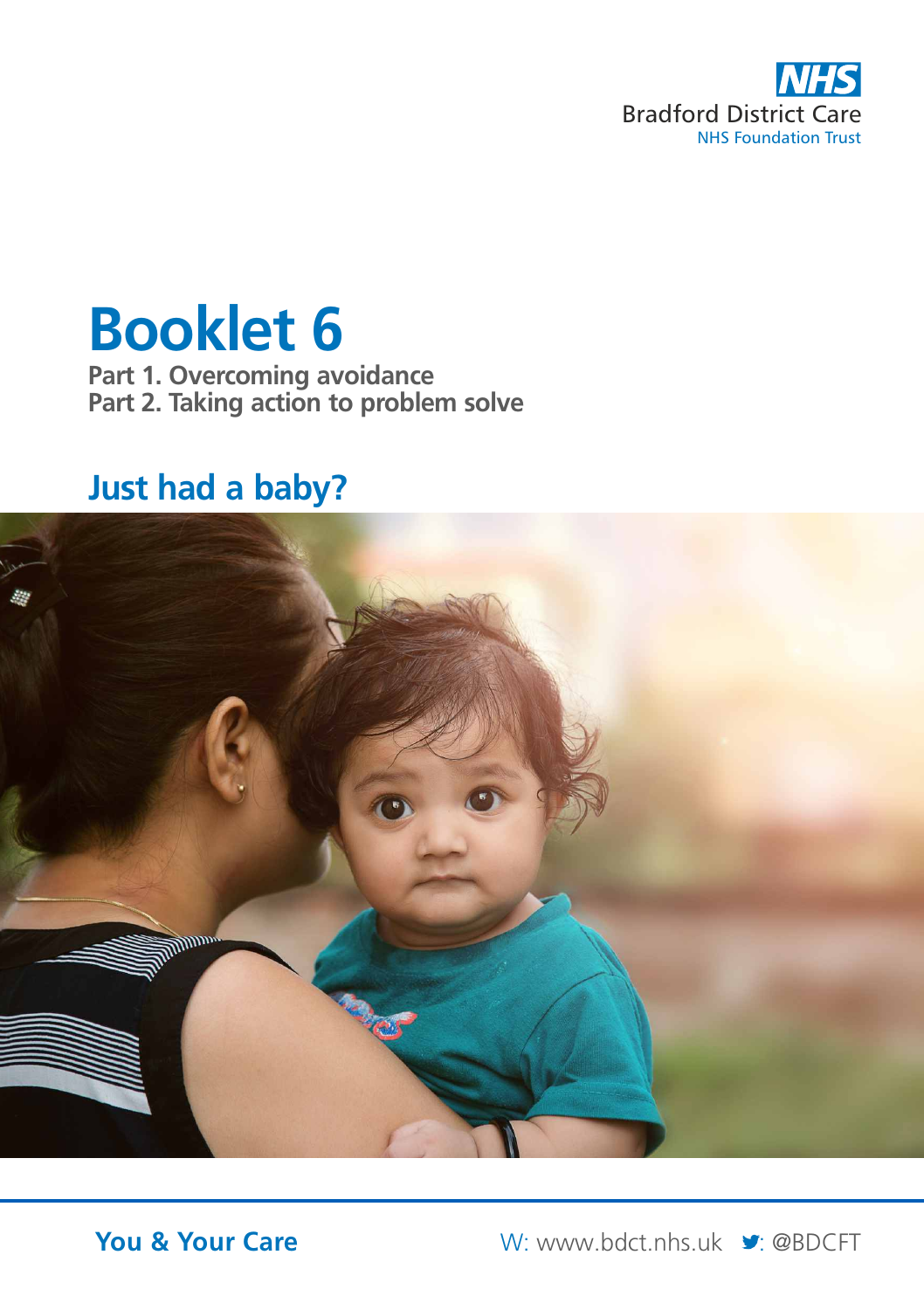### **Part 1**

### Overcoming avoidance

| Avoidance                           |     |
|-------------------------------------|-----|
| Avoidance exercise                  |     |
| Keep telling yourself you can do it | 1 マ |
| Summary                             | 13. |
| Breathing exercise                  | 14  |

### **Part 2**

|                 |  | <b>Taking action to problem solve</b> |  |
|-----------------|--|---------------------------------------|--|
| Problem solving |  | 16                                    |  |
| Summary         |  | 19                                    |  |

### **What is this booklet for?**

If you've recently had a baby, you may be finding some areas of life difficult to cope with. This booklet will give you information to help you cope.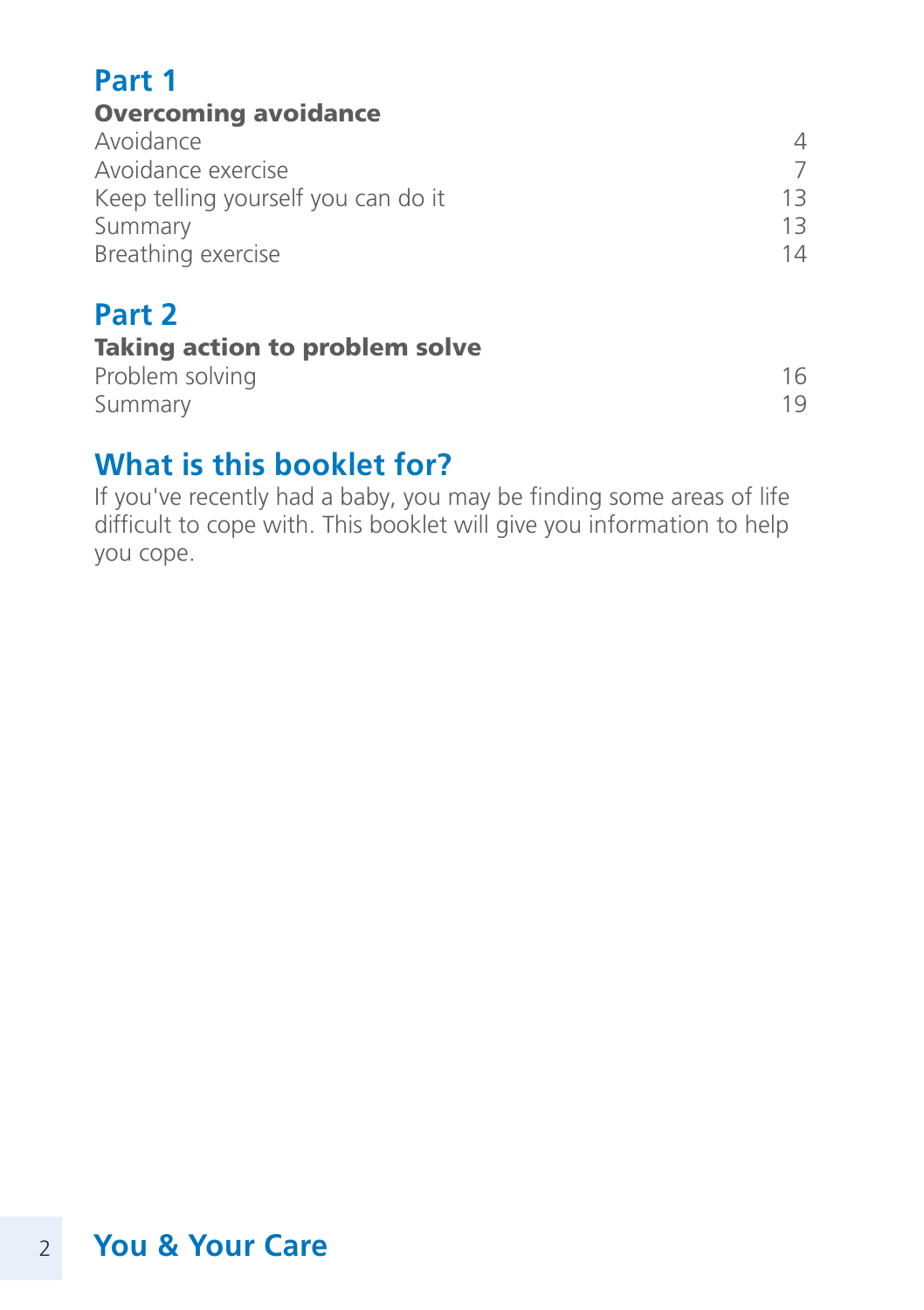### **There are other booklets available in this series, some of which you may find useful**

**Booklet 1:** Information on baby blues and postnatal depression

**Booklet 2:** Thinking about motherhood and babies

#### Booklet 3:

Part 1. Feeling more positive about yourself Part 2. How to relax

### Booklet 4:

Part 1. Changing your thinking Part 2. Taking action to lift your mood

**Booklet 5: Panic attacks** 

#### Acknowledgements

Childrens Centre West Bowling Parents Group Health Visitors at Kensington Street Health Centre Dr Frances Cole Prof Mike Lucock Specialist Mother and Baby Mental Health Services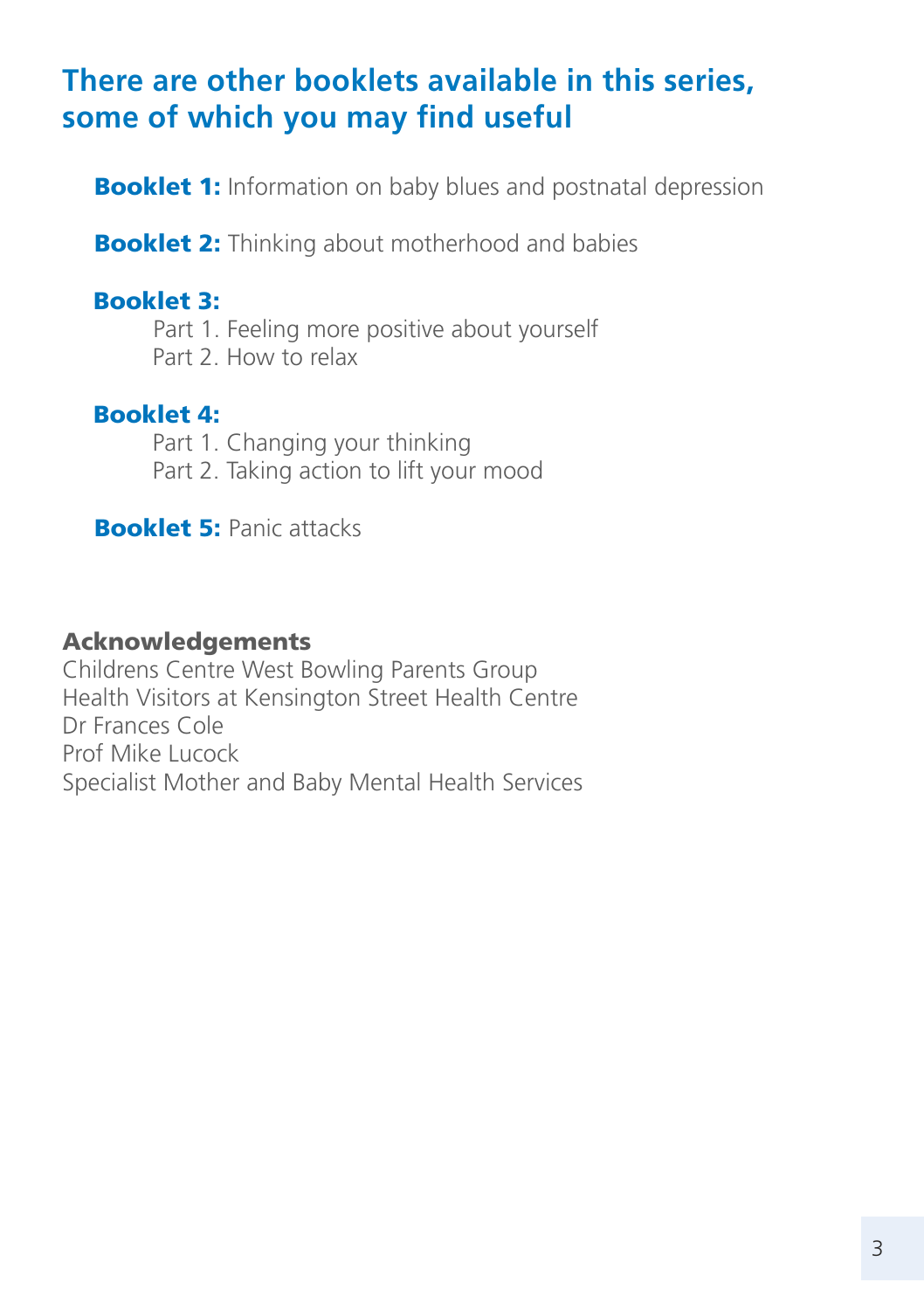### **Avoidance**

When anxiety, depression, stress or feeling lack of confidence becomes a problem it can feel very difficult to face things that may once have seemed simple.

For example, after having a baby leaving the house becomes a huge undertaking. Getting everything you need together plus getting you and the baby ready can seem too much to face. It can become easy to decide that you don't really need to go out. If this starts to become the decision you make most days it will become harder and harder to go out. it's important to notice anything you're avoiding doing; perhaps you can relate to some of these things: putting off leaving the house, avoiding speaking to friends or family, repeatedly saying you'll go to a group next week. Are you avoiding any activities by yourself or with your baby at the moment?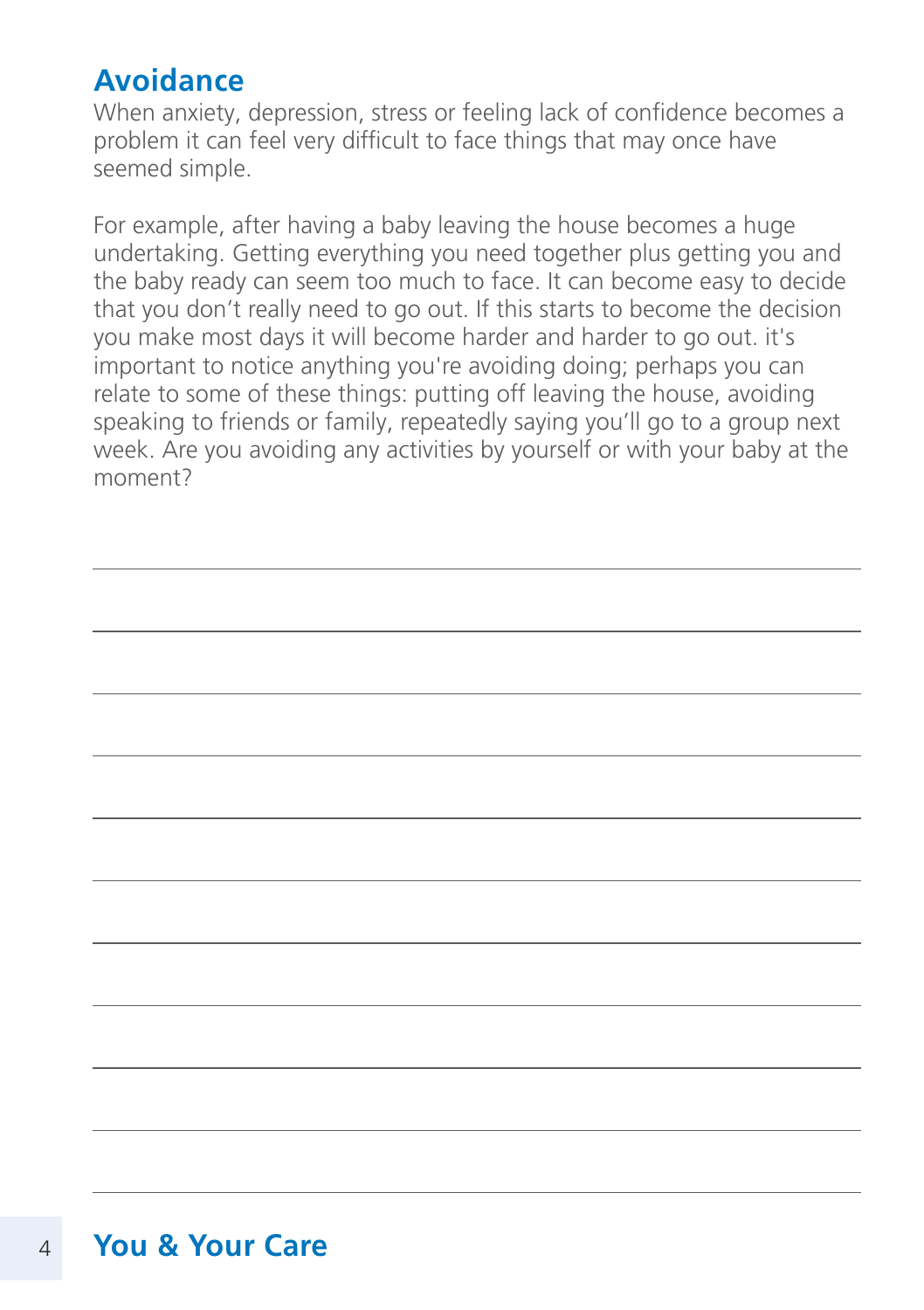Think of small ways you could make it easier to do the things you're avoiding e.g.

- 1. ask someone to help you pack up what you need to go out with your baby
- 2. phone a friend for a chat
- 3. contact your local children centre about activities you could join
- 4. book into a class to help motivate you to go places.

If you're finding it very frightening to leave the house or do some other activity it would be useful to break the activity down into small, manageable chunks. For example, walking to the local shop. It may have become too difficult to face going to the shop alone with the baby, but breaking this down into smaller parts can help to reduce how frightening it feels.

So the first step may be just to get you and the baby ready to go out and walking to the end of your path or a few houses down the road. You need to practise doing this until you feel relaxed about it. If this feels too much, reduce the task to going out alone and leaving your baby with a friend or relative. The idea is to break it down into small enough stages that you feel comfortable with the one you're doing before you move on to the next one.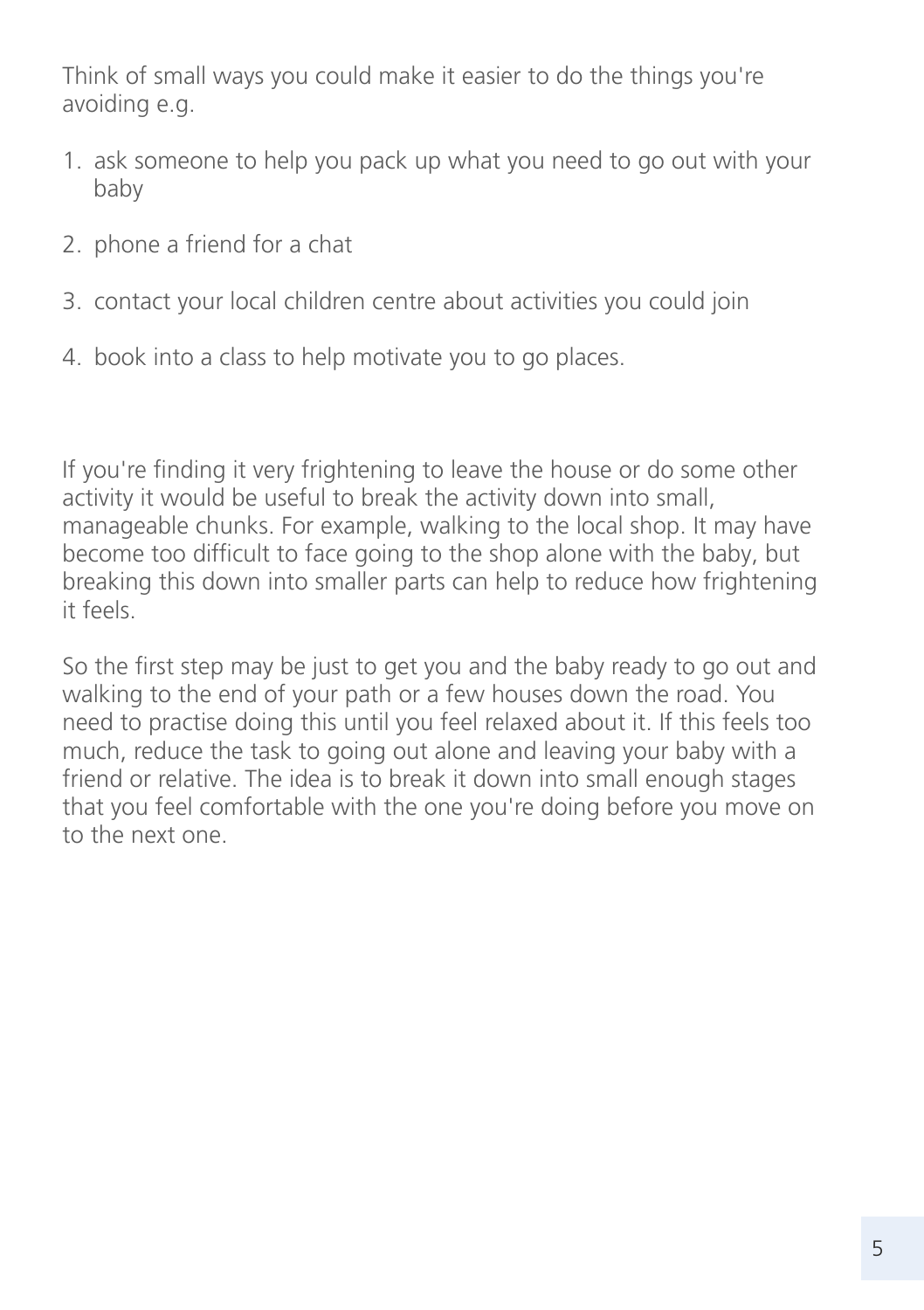### **Possible goal:**

To walk to the local shop with my baby

### **Possible steps:**

- 1. Go to the end of your path or street with a friend
- 2. Go to the end of your path or street alone
- 3. Go to the end of your path or street with your baby
- 4. Walk two streets with a friend
- 5. Walk two streets alone
- 6. Walk two streets with your baby
- 7. Walk to the shop with a friend
- 8. Walk to the shop alone
- 9. Walk to the shop with your baby

It may take a while to feel ready to move on to the next step, the important thing is to keep practising so that you gradually increase your confidence at each step.

Even though this may seem a very frightening thing to have to do, it will help you to build your self-confidence. This in turn will lead to life beginning to feel more manageable as tasks you want to be able to do become less of a threat.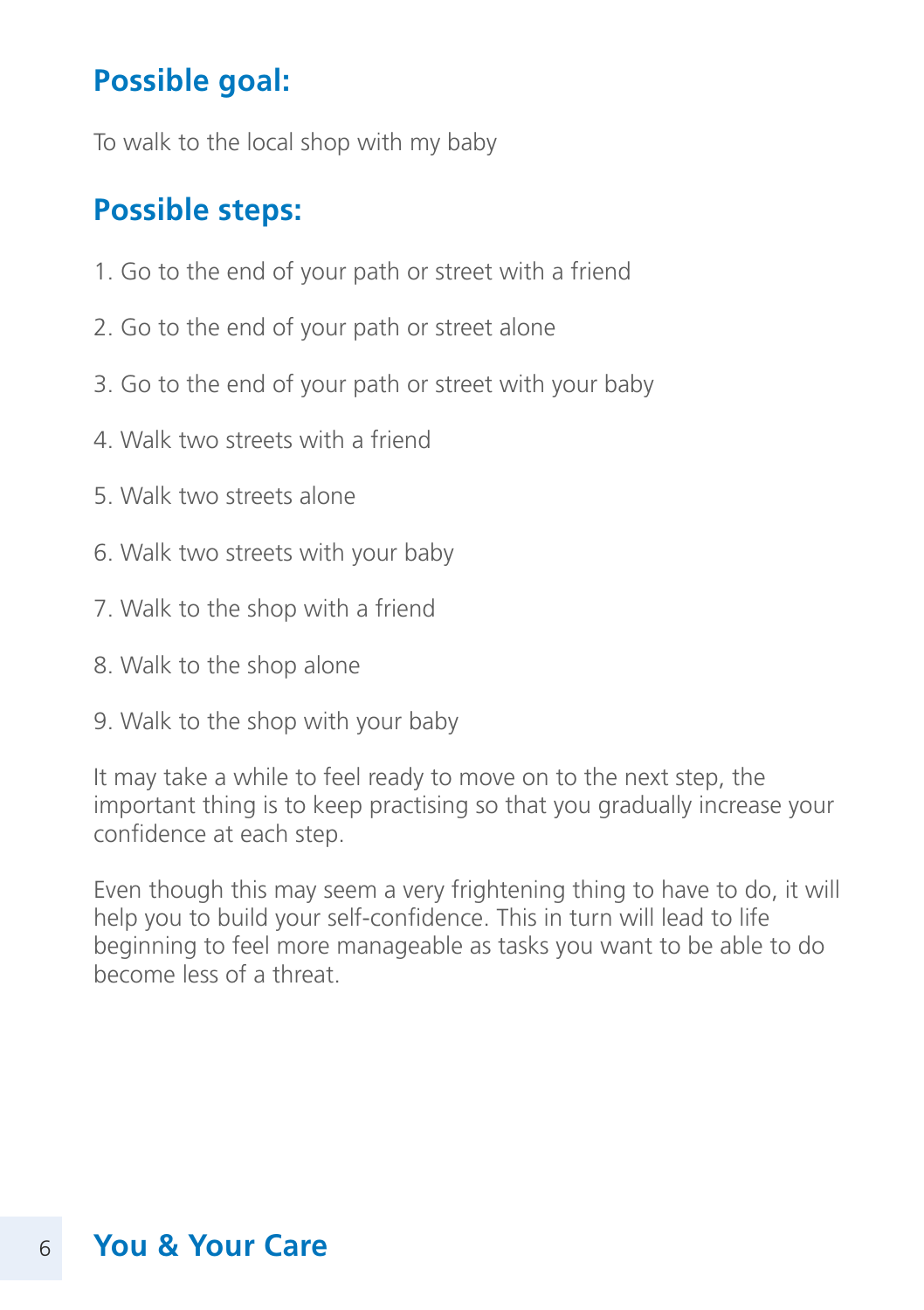### **Is there anything you've been avoiding that you want to work on?**

Put your goal at the top of the list...

List the steps below...

| 2 $\sim$                                                                                                                                                                                                                                                                                                                                                                                                                                                                                              |
|-------------------------------------------------------------------------------------------------------------------------------------------------------------------------------------------------------------------------------------------------------------------------------------------------------------------------------------------------------------------------------------------------------------------------------------------------------------------------------------------------------|
| $\begin{tabular}{c} 3 & \begin{tabular}{@{}c@{}} \quad \quad & \quad \quad & \quad \quad \\ \hline \end{tabular} \end{tabular}$                                                                                                                                                                                                                                                                                                                                                                       |
| $4 \overline{\phantom{a}}$                                                                                                                                                                                                                                                                                                                                                                                                                                                                            |
| $5 -$                                                                                                                                                                                                                                                                                                                                                                                                                                                                                                 |
| $6 \overline{\phantom{a}}$                                                                                                                                                                                                                                                                                                                                                                                                                                                                            |
|                                                                                                                                                                                                                                                                                                                                                                                                                                                                                                       |
| $7 \overline{\phantom{a}}$                                                                                                                                                                                                                                                                                                                                                                                                                                                                            |
| $8 \begin{tabular}{l} \multicolumn{2}{c} {\textbf{8}} \\ \multicolumn{2}{c} {\textbf{8}} \\ \multicolumn{2}{c} {\textbf{8}} \\ \multicolumn{2}{c} {\textbf{8}} \\ \multicolumn{2}{c} {\textbf{8}} \\ \multicolumn{2}{c} {\textbf{8}} \\ \multicolumn{2}{c} {\textbf{8}} \\ \multicolumn{2}{c} {\textbf{8}} \\ \multicolumn{2}{c} {\textbf{8}} \\ \multicolumn{2}{c} {\textbf{8}} \\ \multicolumn{2}{c} {\textbf{8}} \\ \multicolumn{2}{c} {\textbf{8}} \\ \multicolumn{2}{c} {\textbf{8}} \\ \multic$ |
| $9 \begin{tabular}{l} \hline \rule{0.2cm}{0.1cm} \rule{0.2cm}{0.1cm} \rule{0.2cm}{0.1cm} \rule{0.2cm}{0.1cm} \rule{0.2cm}{0.1cm} \rule{0.2cm}{0.1cm} \rule{0.2cm}{0.1cm} \rule{0.2cm}{0.1cm} \rule{0.2cm}{0.1cm} \rule{0.2cm}{0.1cm} \rule{0.2cm}{0.1cm} \rule{0.2cm}{0.1cm} \rule{0.2cm}{0.1cm} \rule{0.2cm}{0.1cm} \rule{0.2cm}{0.1cm} \rule{0.2cm}{0.1cm}$                                                                                                                                         |
|                                                                                                                                                                                                                                                                                                                                                                                                                                                                                                       |
| $10 \underline{\hspace{2cm}} \underline{\hspace{2cm}}$                                                                                                                                                                                                                                                                                                                                                                                                                                                |

(You can add more steps in if you would like to)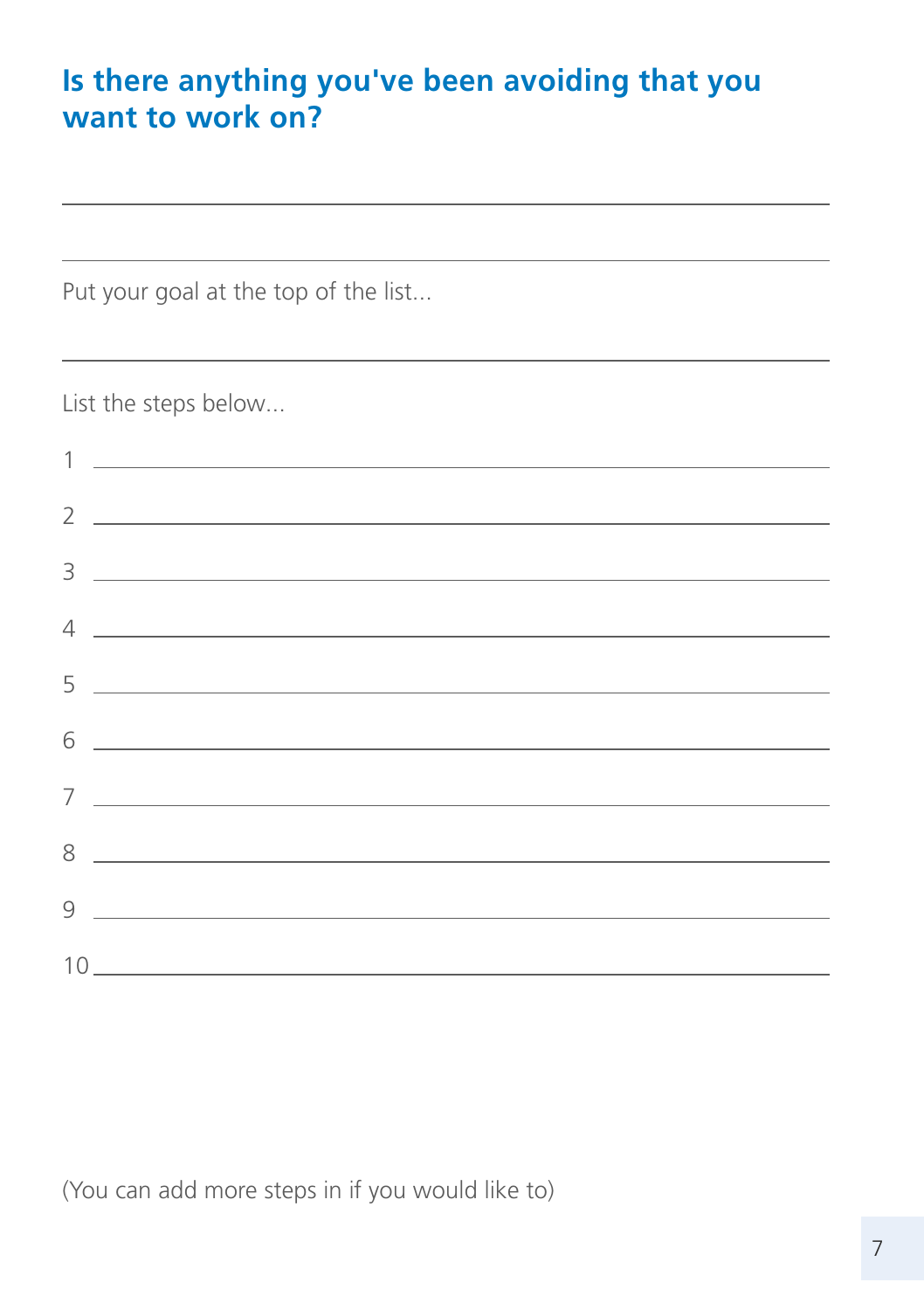Before you begin the steps remember that relaxation exercises may help you to feel more in control of your body. This will be very helpful to you when tackling each step towards your goal. If you start to feel anxious or scared, remember the breathing and relaxation exercises you've learnt and use them as you go along. *See page 10 in this booklet for the relaxed breathing exercise.*

### **Challenge your anxiety**

By saying out loud what you fear could happen if you do the activity you're avoiding, you can reduce your anxiety or fear.

you'll recognise what it's you're feeling and what is leading to your anxious feelings.

You may find that it doesn't sound so bad when you're fully aware of what you're fearing.

You may notice your fear was based on something unlikely to happen or something you could manage even if it did.

See booklet 4 part 1, 'Changing your thinking' for more information on noticing and challenging your thoughts.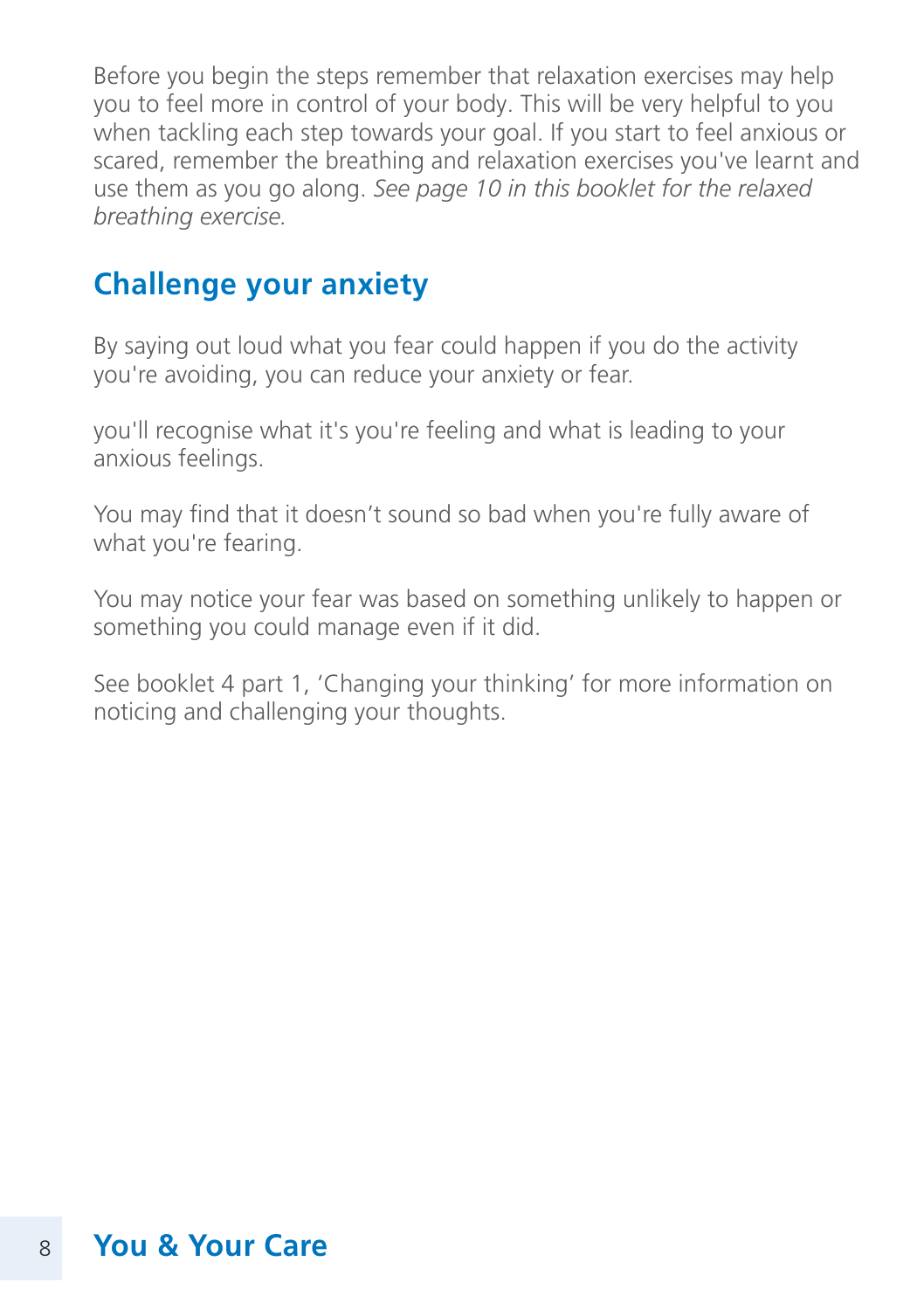

# **CLIENT FEEDBACK**

What did you find helpful about booklet 6 part 1?

Has booklet 6 part 1 helped you to notice things you're avoiding?

How has booklet 6 part 1 helped you to overcome your avoidance?

Was there anything missing or unhelpful about booklet 6 part 1?

Please return this form to your Health Visitor or Lisa Milne at Specialist Mother and Baby Mental Health Team Fieldhead House 2-8 St Martin's Avenue Bradford BD7 1LG.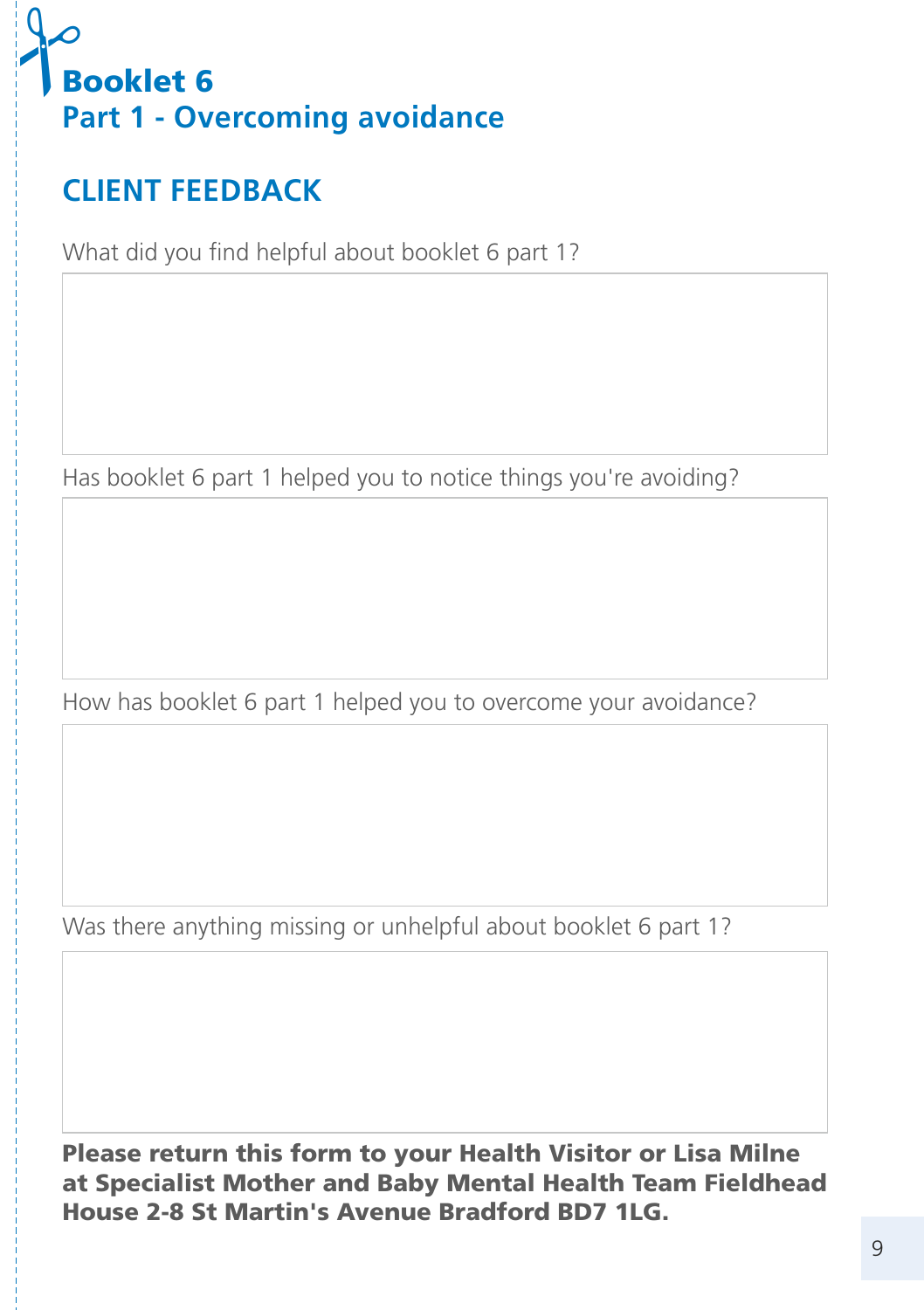### Booklet 6 **Part 2 - Taking action to problem solve**

# **CLIENT FEEDBACK**

What did you find helpful about booklet 6 part 2?

What aspects of problem solving did you think were useful to you?

Were you able to identify useful steps to your problem solving?

How helpful did you find identifying small steps?

Was there anything missing or unhelpful about booklet 6 part 2?

Please return this form to your Health Visitor or Lisa Milne at Specialist Mother and Baby Mental Health Team Fieldhead House 2-8 St Martin's Avenue Bradford BD7 1LG.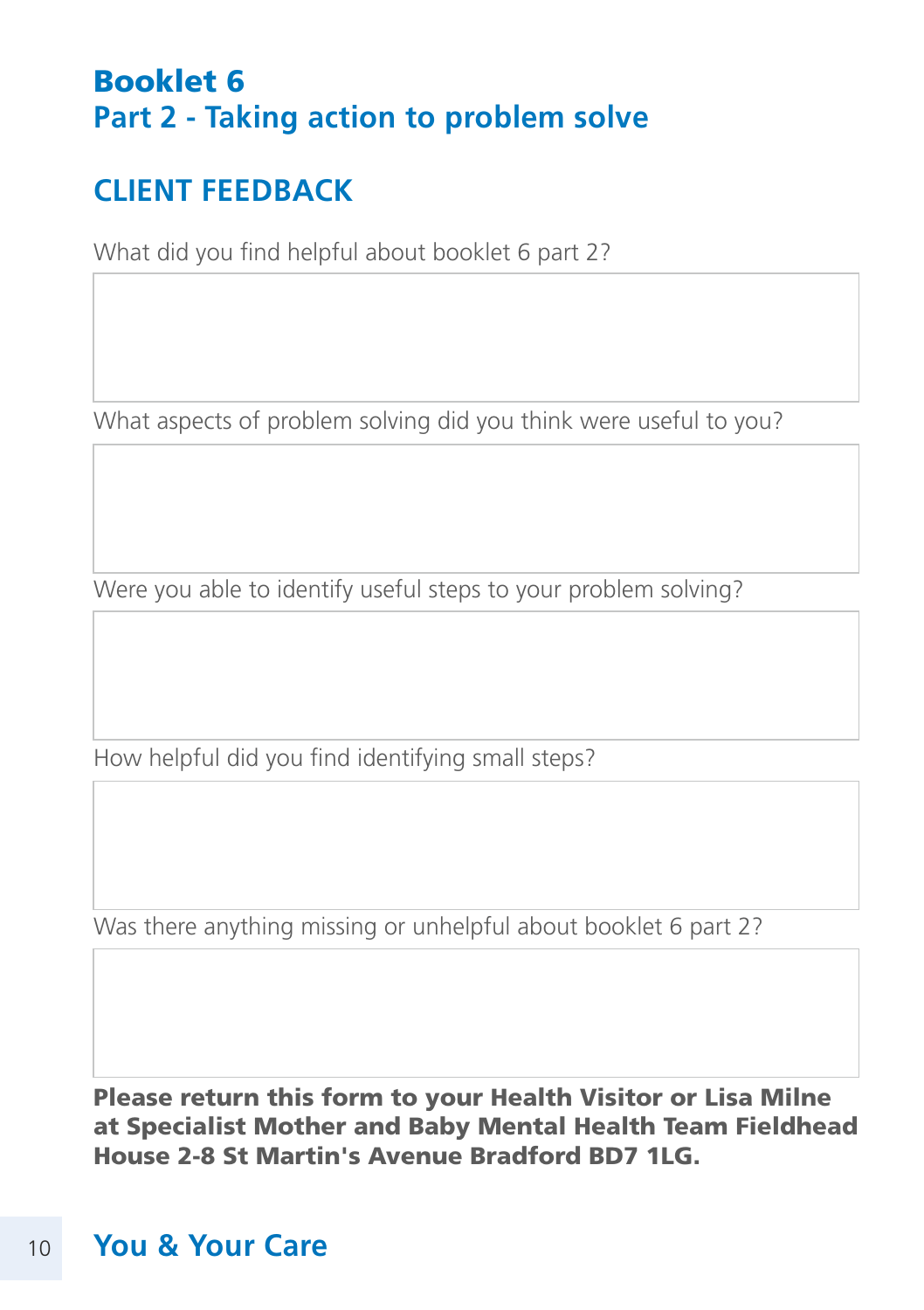# Booklet 6 **Part 1 - Overcoming avoidance**  $\frac{1}{\sqrt{2}}$

# **FACILITATOR FEEDBACK**

What aspects of booklet 6 part 1 did you think were useful to your client? Why?

What aspects of booklet 6 part 1 did you think were not useful to your client? Why?

How did you find the facilitation of booklet 6 part 1? Please include what was gook, difficult, time taken, ease of explaining.

What if anything is missing from booklet 6 part 1?

What changes would you like to see in booklet 6 part 1?

Please return this form to Lisa Milne (internal Post) at Specialist Mother and Baby Mental Health Team Fieldhead House 2-8 St Martin's Avenue Bradford BD7 1LG.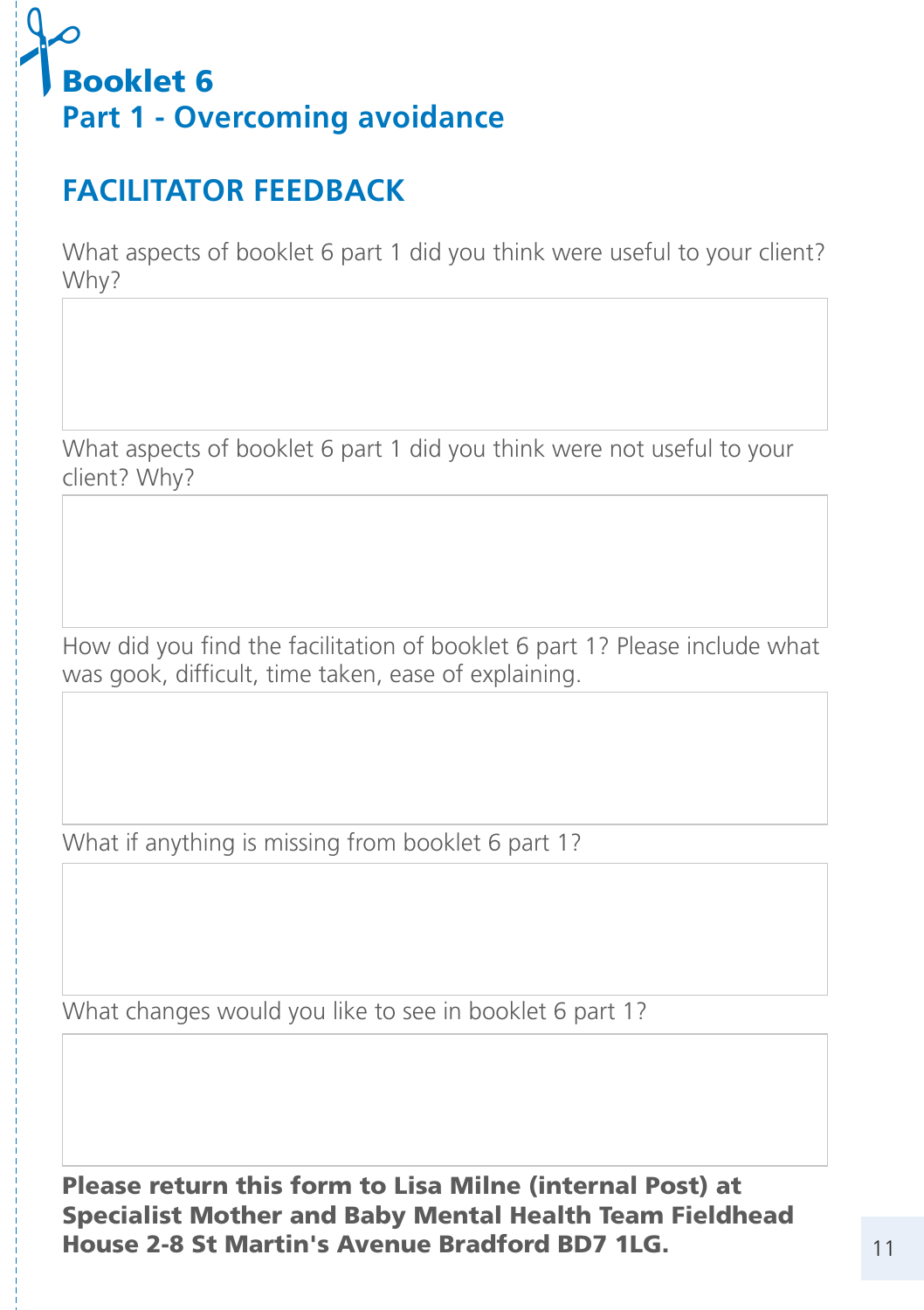### Booklet 6 **Part 2 - Taking action to problem solve**

# **FACILITATOR FEEDBACK**

What aspects of booklet 6 part 2 did you think were useful to your client? Why?

What aspects of booklet 6 part 2 did you think were not useful to your client? Why?

How did you find the facilitation of booklet 6 part 2? Please include what was gook, difficult, time taken, ease of explaining.

What if anything is missing from booklet 6 part 2?

What changes would you like to see in booklet 6 part 2?

Please return this form to Lisa Milne (internal Post) at Specialist Mother and Baby Mental Health Team Fieldhead House 2-8 St Martin's Avenue Bradford BD7 1LG.

12 **You & Your Care**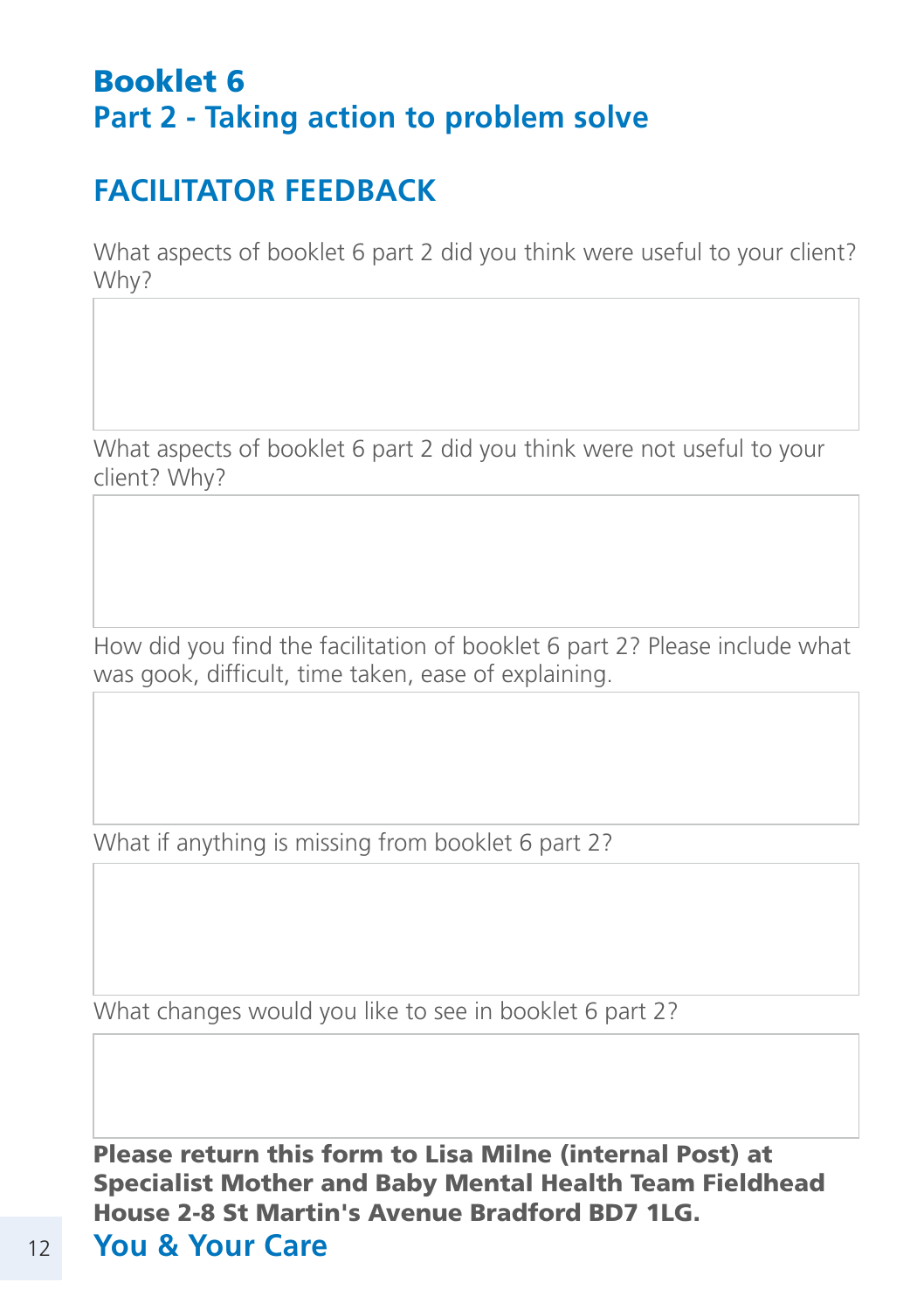# Keep telling yourself 'You can do it!'

### Talking positively to yourself - like you might do to a friend can help you.

Lastly, it's important to remember that anxious feelings cannot harm you. Often people will begin to rely on things like having a bottle of water handy or always having a mobile phone ready in case they panic. If you find yourself relying on something or someone to enable you to do the things you want to do, you need to learn to do these tasks without relying on the bottle of water or your best friend. you'll learn that you can handle the situation yourself, increasing your confidence even further.

Make sure you give yourself a 'well done' every step you take. At first when you challenge yourself to face a situation your anxiety levels may rise - but they will then fall.

### **Summary Panic attacks and avoidance**

- Panic and anxiety can cause bodily feelings such as dizziness, tingling limbs, racing heart and sweating.
- The bodily feelings can lead to frightening thoughts about what might be happening.
- Anxiety and panic are a natural reaction to stress which has become exaggerated.
- Panic attacks will pass and they're not harmful.
- You can learn to overcome anxiety and panic attacks
- through relaxation, thought challenging and facing the situations you find fearful.
- Practise relaxation methods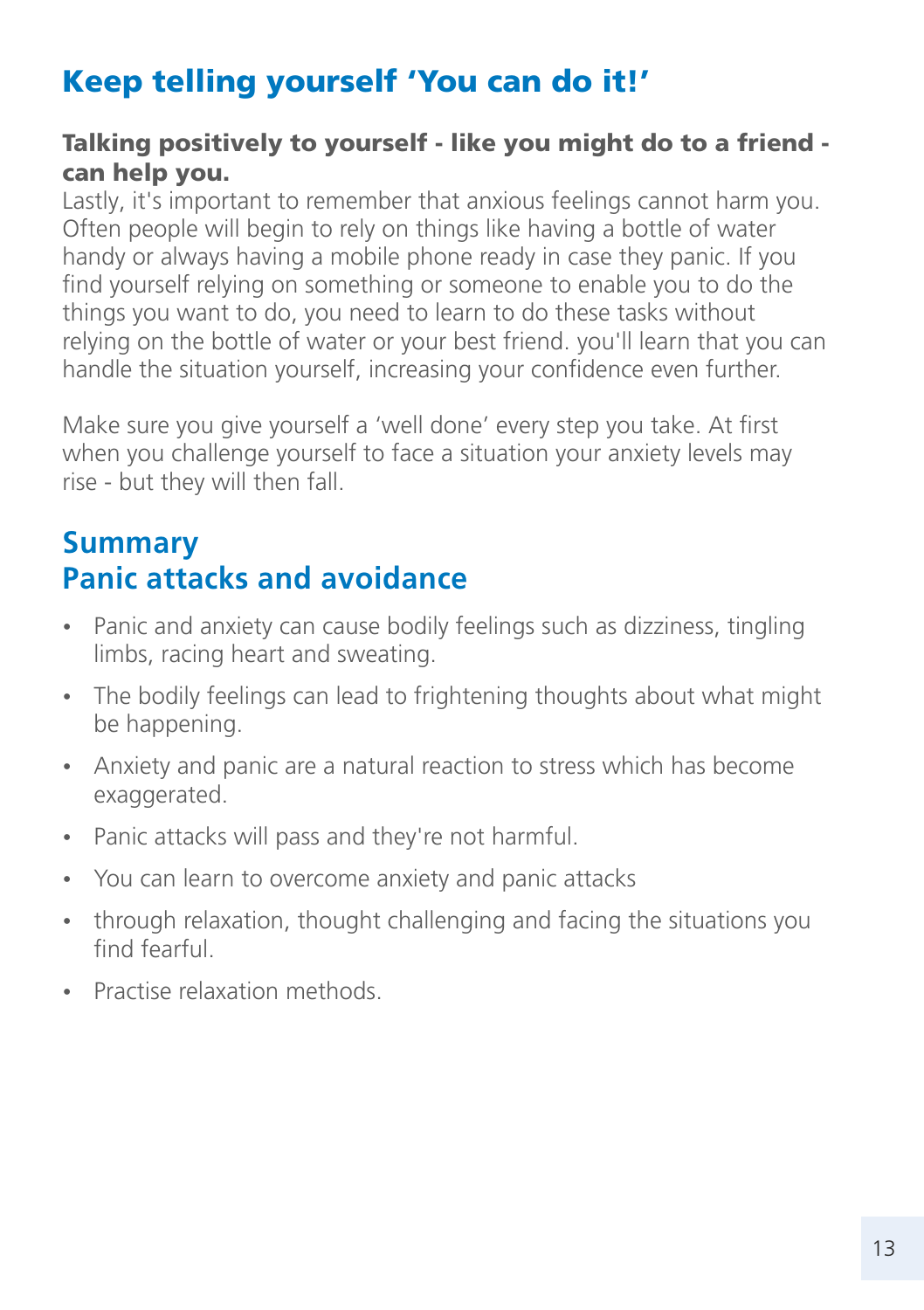### **Breathing**

If you're feeling stressed and anxious it's likely you'll be breathing with short, sharp breaths that only use part of your lungs. By learning to breathe more deeply your breathing will start to slow down, bringing a feeling of calmness and control.

First ask yourself how stressed /anxious/angry you feel. Rate it from 0-10 with 0 as calm.

Hold your breath for a count of 3. This disrupts your unhelpful breathing pattern. Try to breathe in through your nose. Imagine you've a balloon in your stomach that you need to fill with the air. You don't want your chest to rise higher (this indicates more shallow breathing). You want your stomach to rise as this shows you're doing deep abdominal breathing.

Place one hand on your chest and one hand on your stomach - you should see the hand on your stomach rising most. Now breathe in for a count of 3, hold the breath for a count of 2 then breathe out through your nose or mouth for a count of 4.

Repeat.

After repeating 3 times rate how you feel again, between 0-10. Are you calmer? If not repeat again and re-rate, continue to do so until you feel a positive effect.

If you're beginning to feel better decide if you need to repeat again for more benefit.

it's possible that slowing your breathing will make you feel dizzy. This is simply a result of you getting more oxygen than you had before. Ultimately learning to slow your breathing will enable you to feel physically and mentally more calm and relaxed.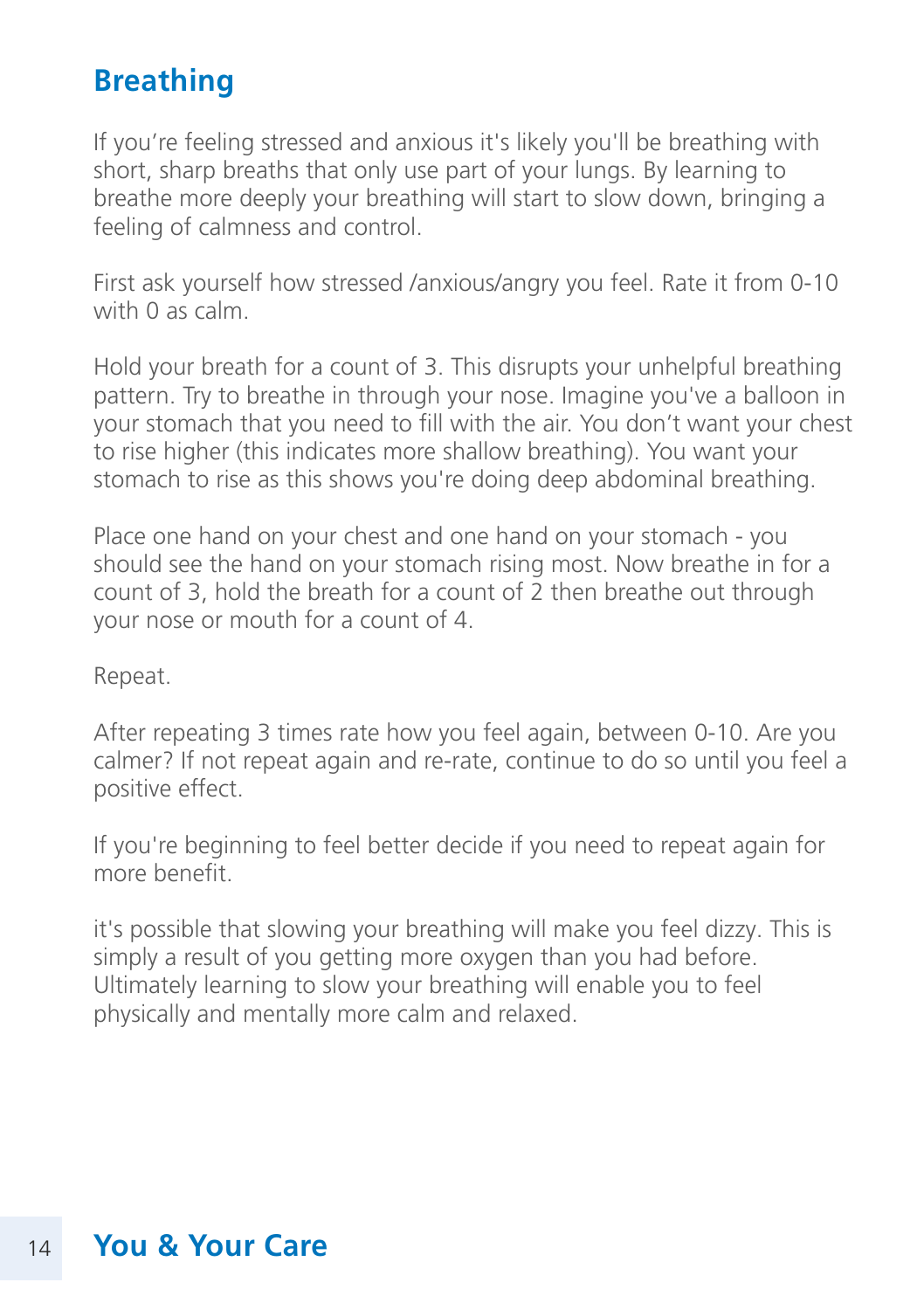**Booklet 6 Part 2**

**Taking action to solve a problem**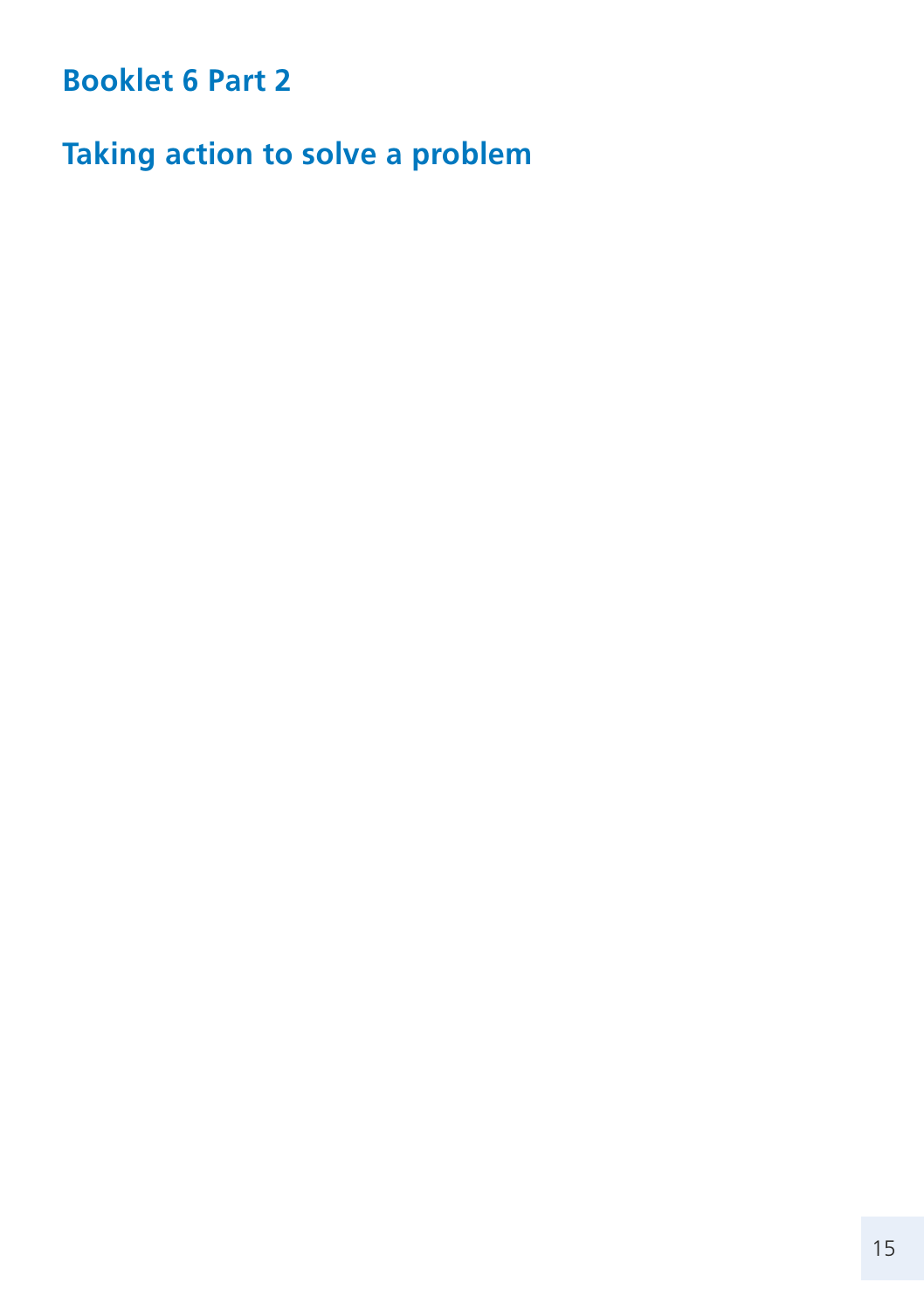### **Problem solving**

Some problems can seem impossible to cope with. For example, financial worries. Spending a bit of time thinking about the possible solutions to the problem can help you to feel more hopeful and in control.

Problem solving can be done in 4 steps

1. Identify what it's that is troubling you: e.g. *Not having enough money to pay the telephone bill.*

#### 2. Think of as many solutions as you can, be as creative as possible:

e.g. *Make a weekly budget plan to identify where savings can be made, sell something, get a part time job, buy a lottery ticket, double check any benefits you may be entitled to, ask a family member or a friend for help, go to Citizen's Advice Bureau…*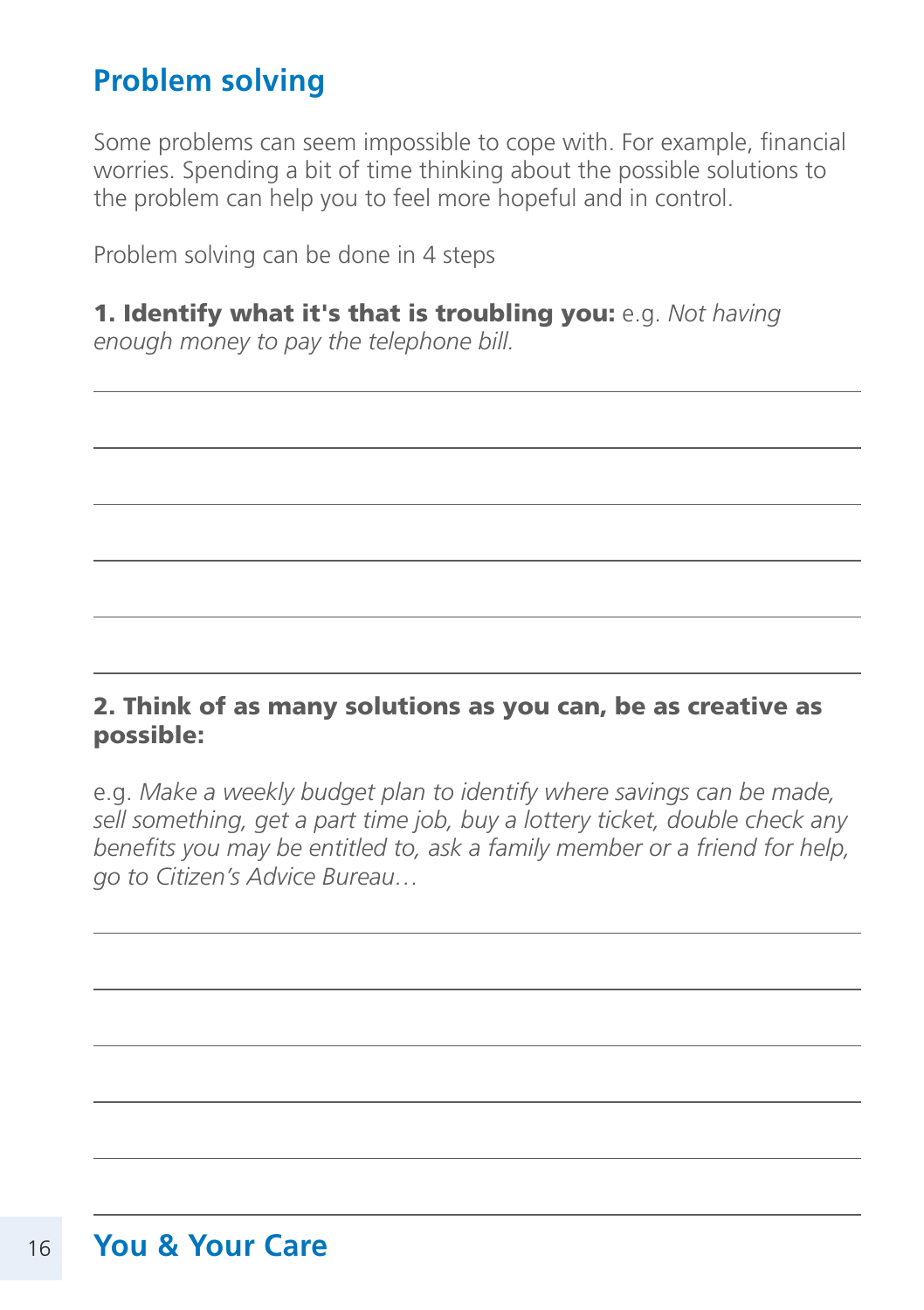3. Put the solutions in order, putting the one you think you could do at the top and the most unlikely at the bottom. Use this list to decide which of the solutions you're going to try.

### 4. Identify small steps that will help you put that solution into action e.g.

- 1. Find the phone number for the benefits agency.
- 2. Phone the agency and ask for a support worker to advise you.
- 3. Visit the agency and get any forms that need filling in
- 4. Ask an advisor or friend to help you.
- 5. Take the forms in to the agency.

On the next page write down your own steps which might help you to gradually solve your problem.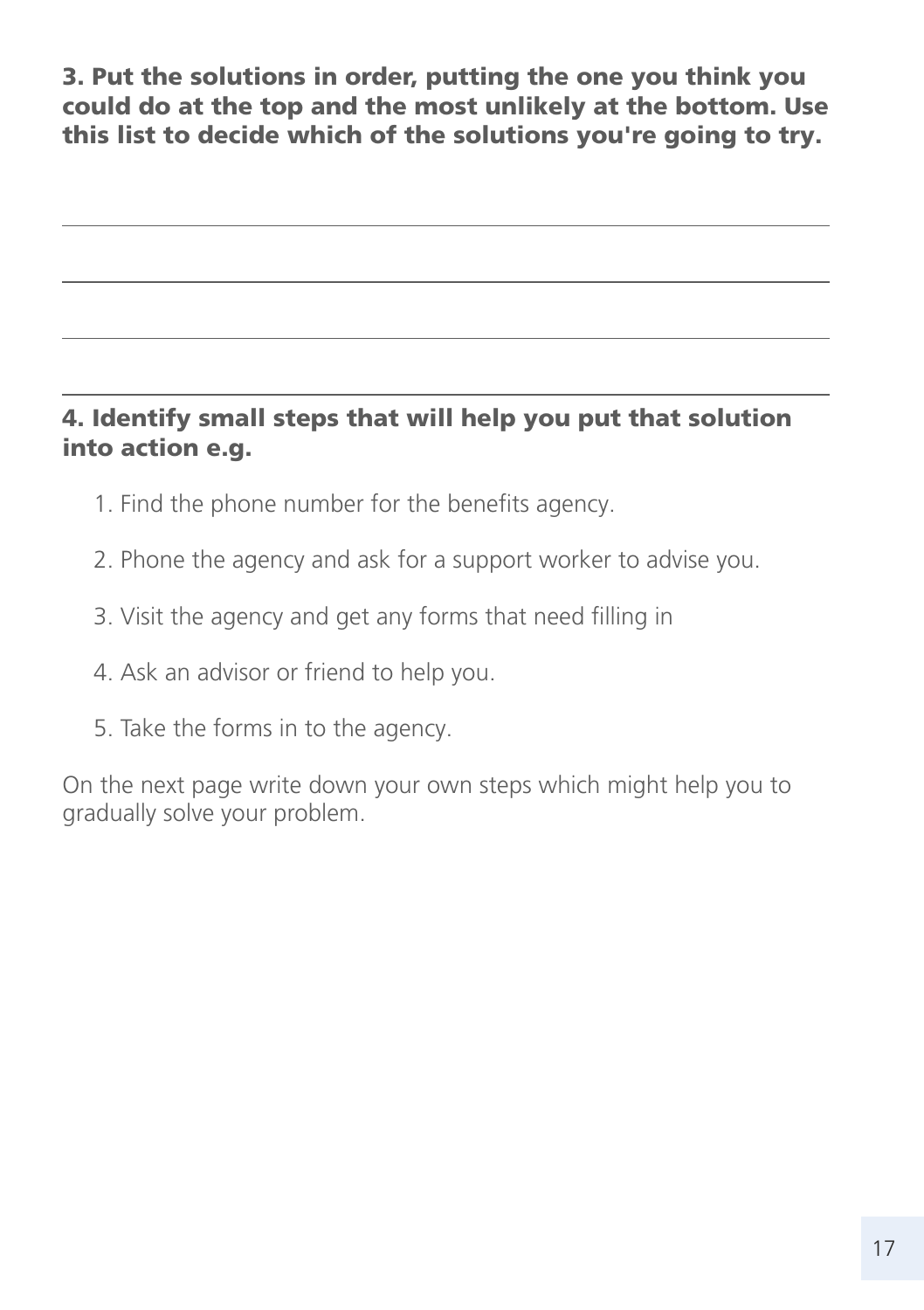While these steps may seem very small, it allows you to make a task that seems huge appear more manageable. If you plan to achieve one small step each day the big problem gradually gets broken down.

### **Remember to find someone to talk to**

Talking about your feelings to someone you trust can reduce the impact they have on you. When was the last time you told someone how you're feeling? Make an opportunity to talk to a friend, family member or your partner in the next week. If you find it difficult to talk to the people around you, ask your GP or health visiting team about free counselling or talking therapy from the NHS.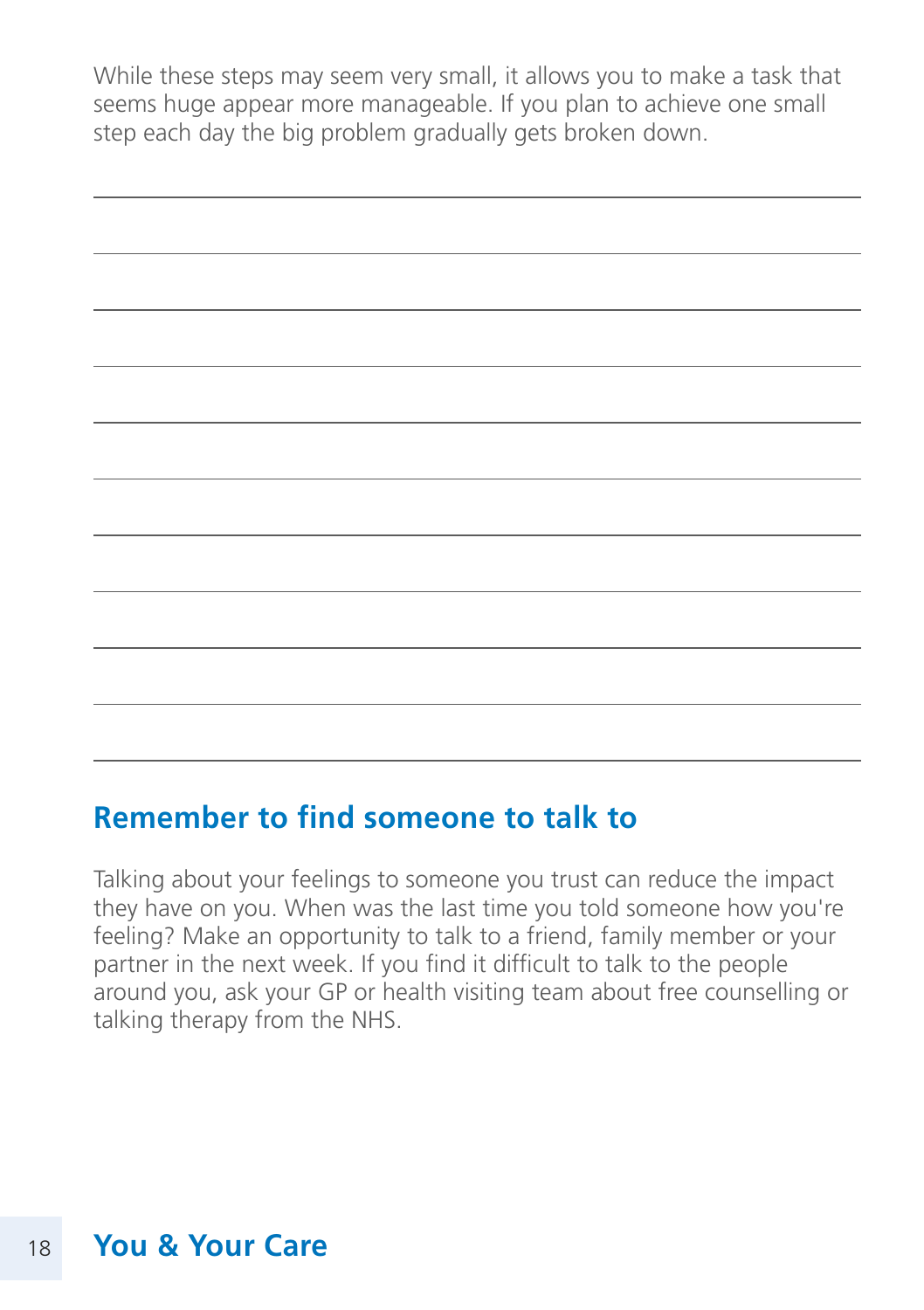### **Summary**

# **Taking action to problem solve ...**

- Plan activities into your day that will help you feel better.
- Breaking down your problems into manageable steps will help you overcome them and feel more able to cope.
- Work out what might stop you from doing a step and what you can do about this.
- Talk to someone when things get difficult.